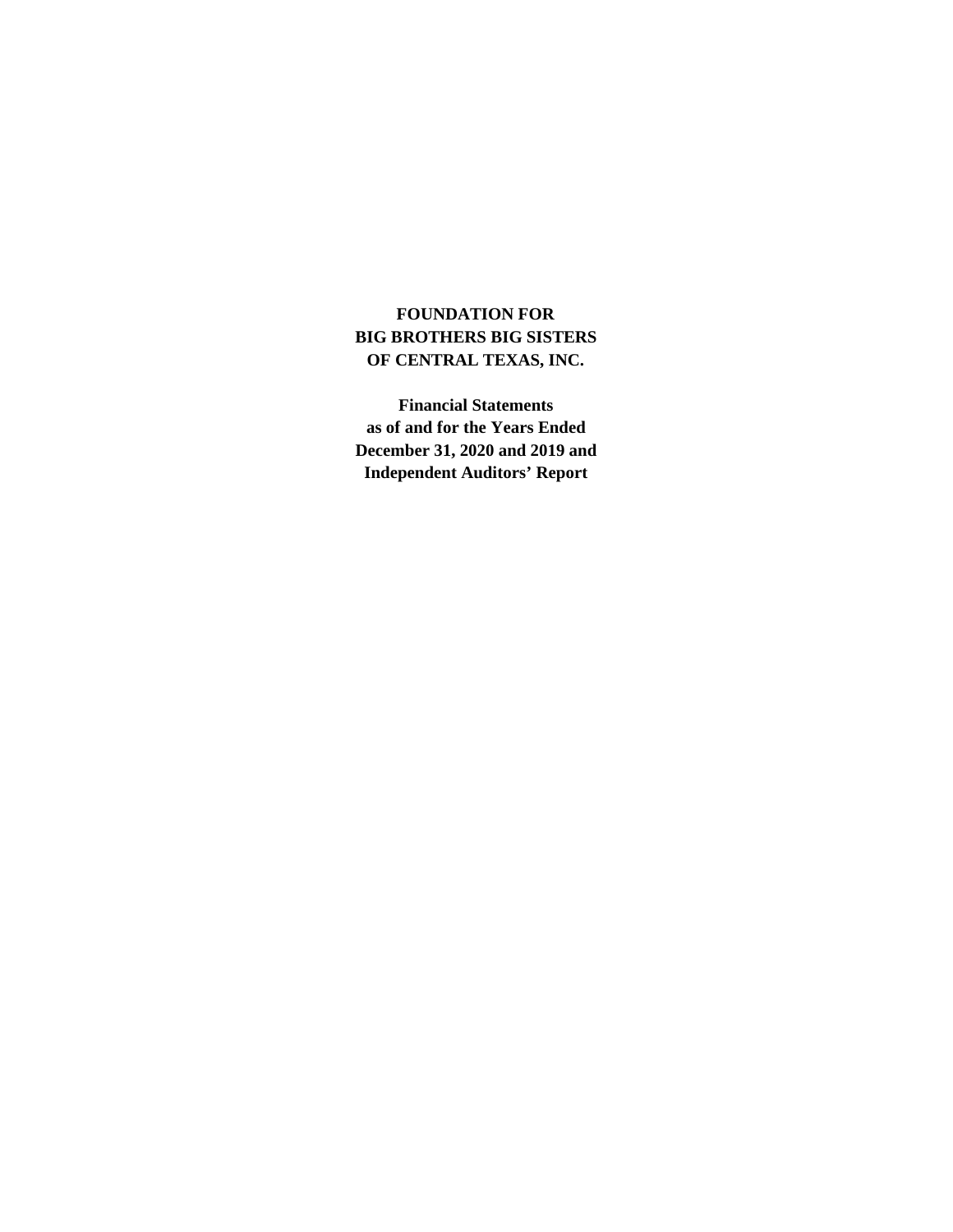# **FOUNDATION FOR AS OF AND FOR THE YEARS ENDED DECEMBER 31, 2020 AND 2019 BIG BROTHERS BIG SISTERS OF CENTRAL TEXAS, INC. FINANCIAL STATEMENTS**

### **TABLE OF CONTENTS**

|                                         | Page           |
|-----------------------------------------|----------------|
| <b>Independent Auditors' Report</b>     | 1              |
| <b>Basic Financial Statements:</b>      |                |
| <b>Statements of Financial Position</b> | 3              |
| <b>Statements of Activities</b>         | $\overline{4}$ |
| <b>Statement of Functional Expenses</b> |                |
| Year Ended December 31, 2020            | 5              |
| Year Ended December 31, 2019            | 6              |
| <b>Statements of Cash Flows</b>         | 7              |
| <b>Notes to Financial Statements</b>    | 8              |
|                                         |                |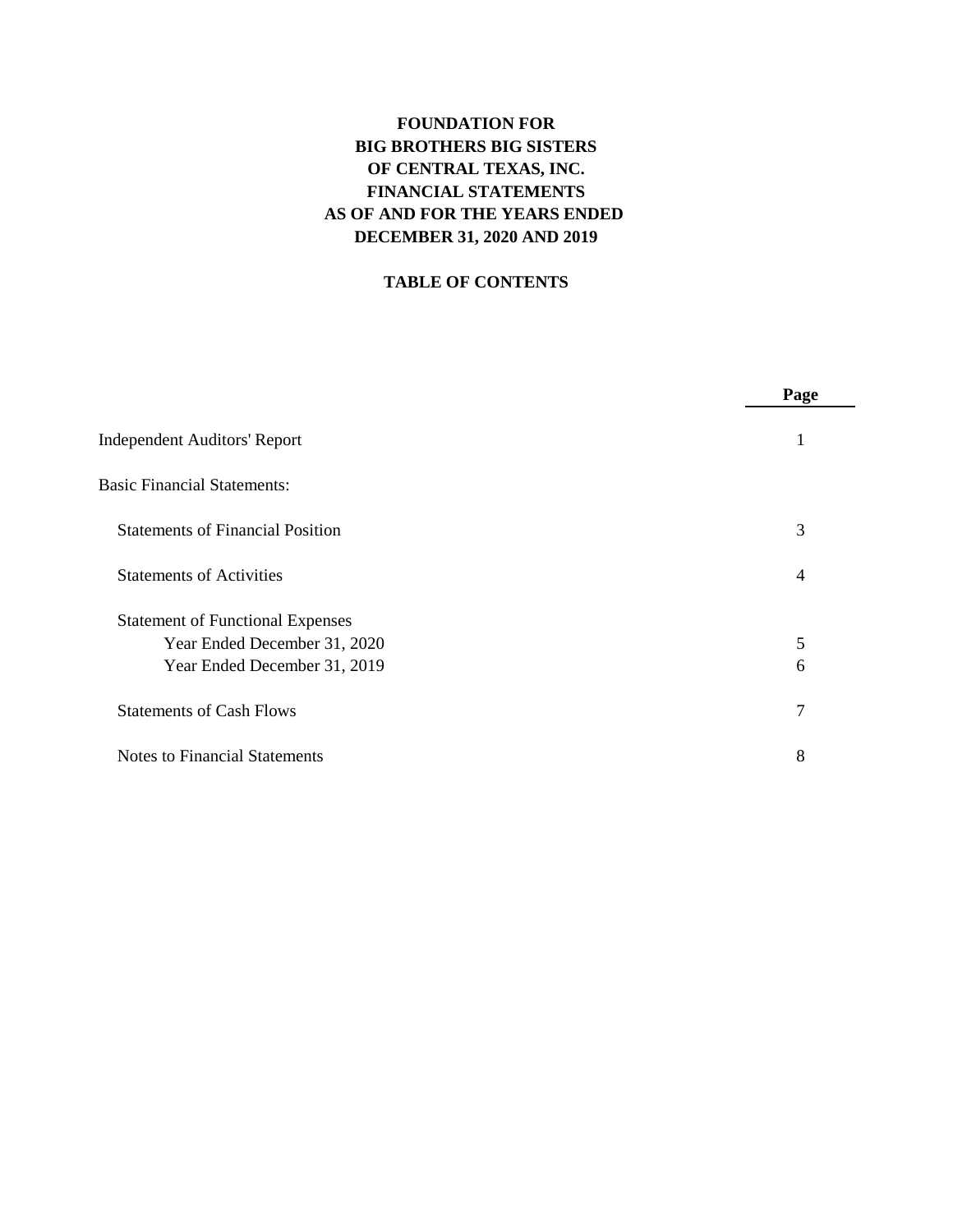#### **INDEPENDENT AUDITORS' REPORT**

To the Board of Directors of Foundation for Big Brothers Big Sisters of Central Texas, Inc.

#### **Report on the Financial Statements**

We have audited the accompanying financial statements of the Foundation for Big Brothers Big Sisters of Central Texas, Inc. (a nonprofit organization) (the Foundation), which comprise the statements of financial position as of December 31, 2020 and 2019, and the related statements of activities, functional expenses, and cash flows for the years then ended, and the related notes to the financial statements.

#### **Management's Responsibility for the Financial Statements**

Management is responsible for the preparation and fair presentation of these financial statements in accordance with accounting principles generally accepted in the United States of America; this includes the design, implementation, and maintenance of internal control relevant to the preparation and fair presentation of financial statements that are free from material misstatement, whether due to fraud or error.

#### **Auditors' Responsibility**

Our responsibility is to express an opinion on these financial statements based on our audits. We conducted our audits in accordance with auditing standards generally accepted in the United States of America. Those standards require that we plan and perform the audit to obtain reasonable assurance about whether the financial statements are free from material misstatement.

An audit involves performing procedures to obtain audit evidence about the amounts and disclosures in the financial statements. The procedures selected depend on the auditors' judgment, including the assessment of the risks of material misstatement of the financial statements, whether due to fraud or error. In making those risk assessments, the auditors consider internal control relevant to the entity's preparation and fair presentation of the financial statements in order to design audit procedures that are appropriate in the circumstances, but not for the purpose of expressing an opinion on the effectiveness of the entity's internal control. Accordingly, we express no such opinion. An audit also includes evaluating the appropriateness of accounting policies used and the reasonableness of significant accounting estimates made by management, as well as evaluating the overall presentation of the financial statements.

We believe that the audit evidence we have obtained is sufficient and appropriate to provide a basis for our audit opinion.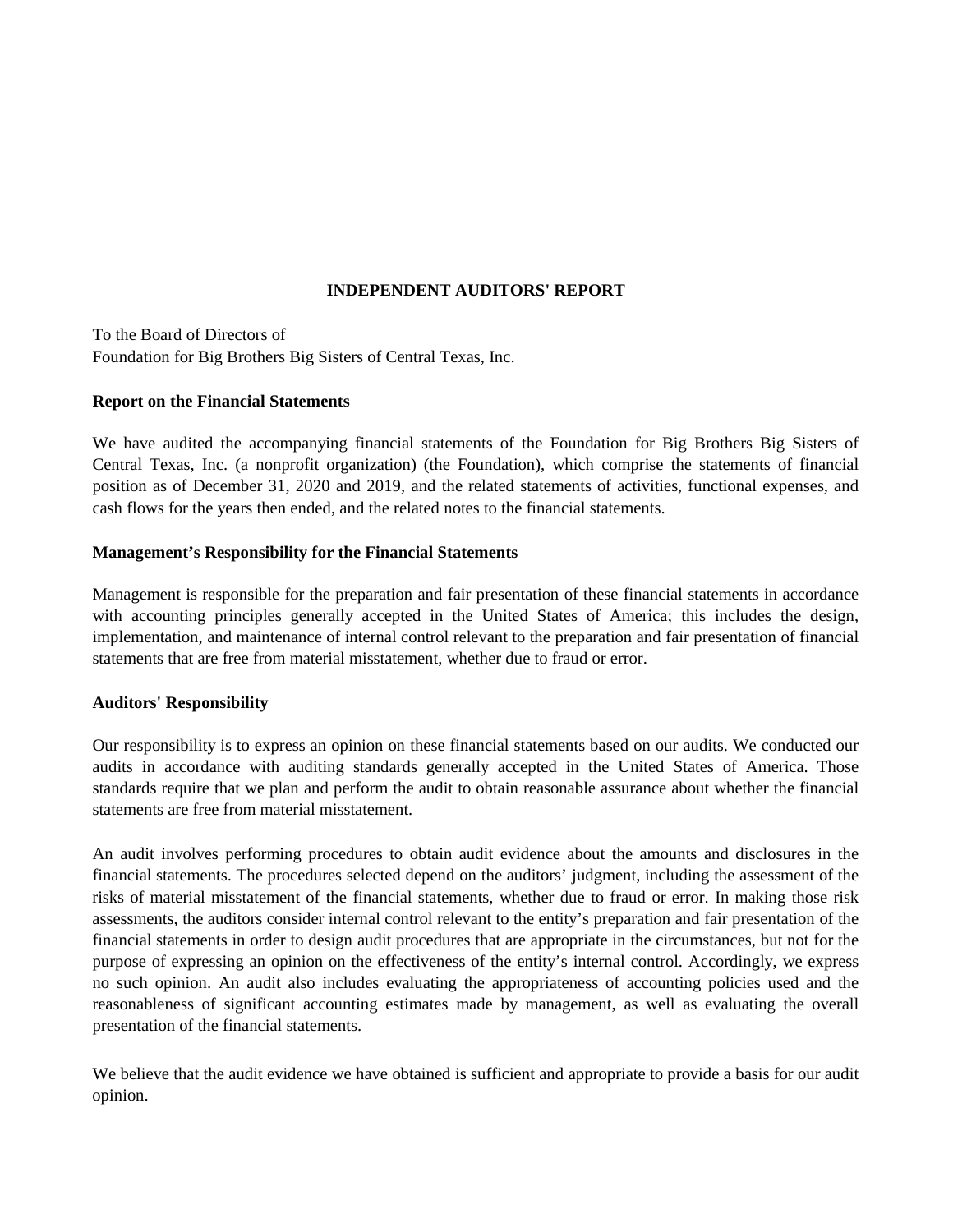### **Opinion**

In our opinion, the financial statements referred to above present fairly, in all material respects, the financial position of the Foundation as of December 31, 2020 and 2019, and the changes in its net assets and its cash flows for the years then ended in accordance with accounting principles generally accepted in the United States of America.

Austin, Texas DATE **DESIGNATION**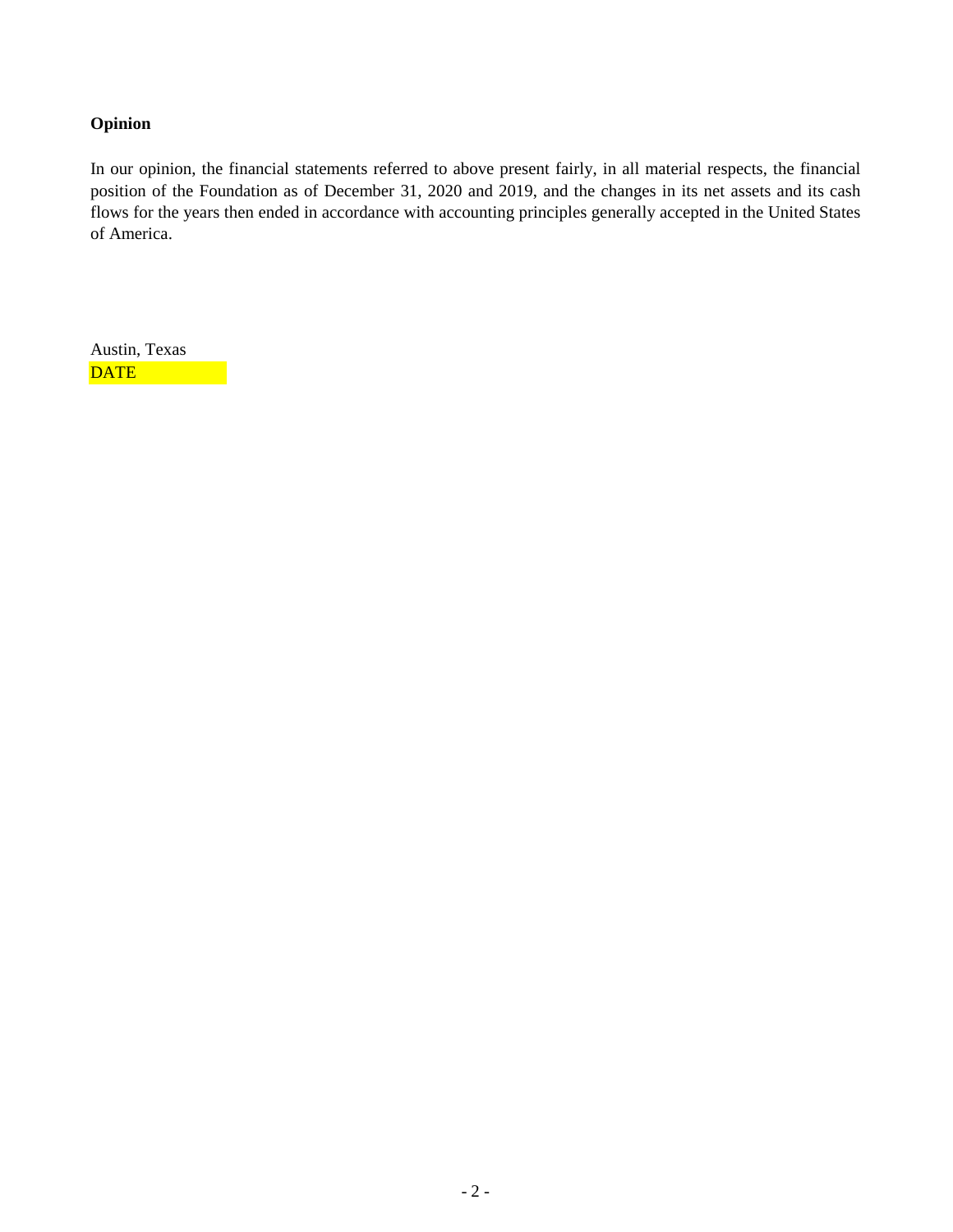# **FOUNDATION FOR STATEMENTS OF FINANCIAL POSITION DECEMBER 31, 2020 AND 2019 BIG BROTHERS BIG SISTERS OF CENTRAL TEXAS, INC.**

|                                                                      | 2020                      | 2019 |                     |  |
|----------------------------------------------------------------------|---------------------------|------|---------------------|--|
| <b>ASSETS</b><br>Cash and cash equivalents<br>Marketable investments | \$<br>50,233<br>1,841,855 | \$   | 93,589<br>1,719,778 |  |
| <b>TOTAL ASSETS</b>                                                  | 1,892,088                 | \$   | 1,813,367           |  |
| <b>LIABILITIES AND NET ASSETS</b>                                    |                           |      |                     |  |
| <b>LIABILITIES</b><br>Accounts payable                               | \$<br>4,101               | \$   | 6,500               |  |
| <b>NET ASSETS</b><br>Board designated without donor restrictions     | 1,887,987                 |      | 1,806,867           |  |
| <b>TOTAL LIABILITIES AND NET ASSETS</b>                              | \$<br>1,892,088           | \$   | 1,813,367           |  |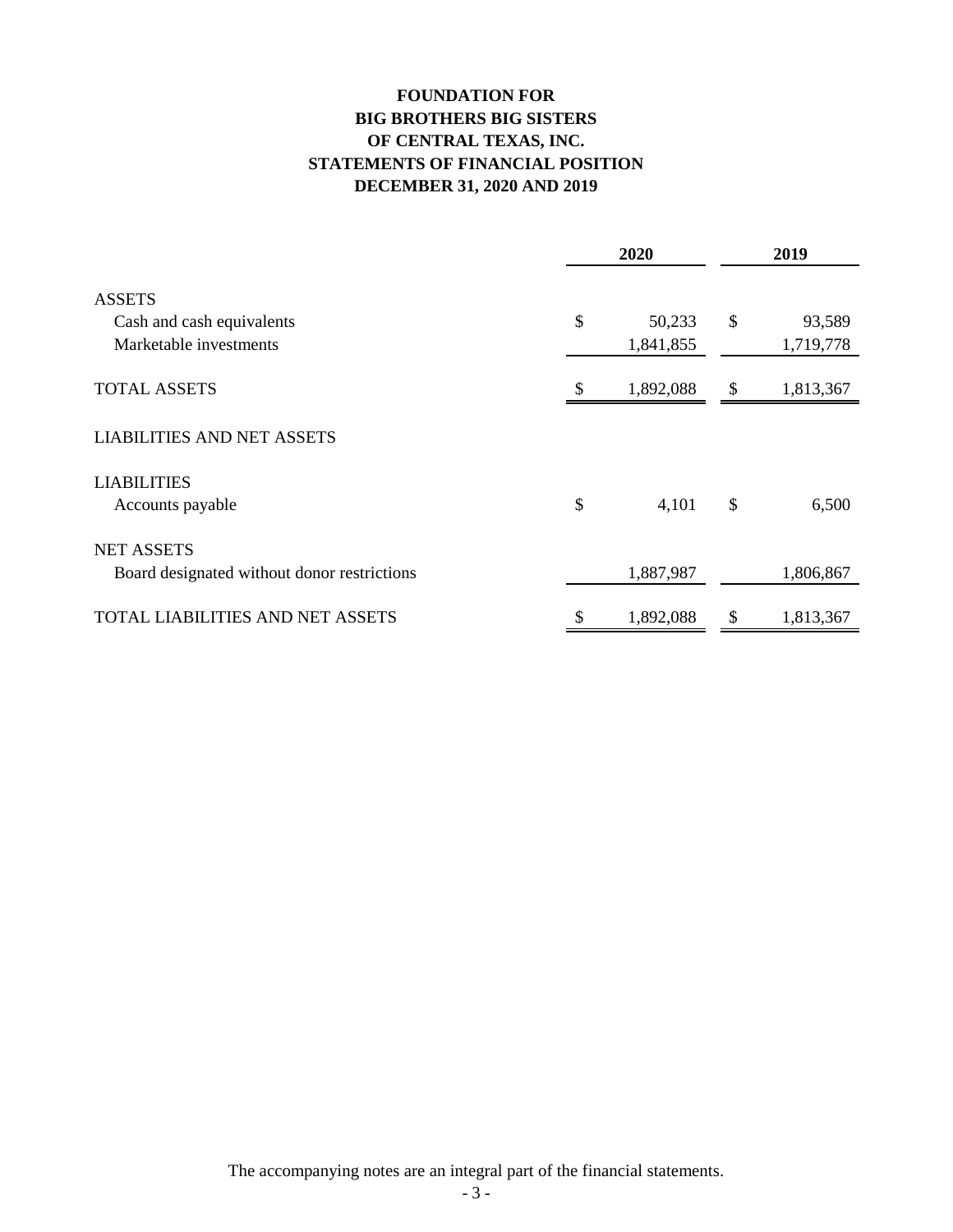# **FOUNDATION FOR STATEMENTS OF ACTIVITIES YEARS ENDED DECEMBER 31, 2020 AND 2019 BIG BROTHERS BIG SISTERS OF CENTRAL TEXAS, INC.**

|                                                           |               | 2020      | 2019 |            |  |
|-----------------------------------------------------------|---------------|-----------|------|------------|--|
| <b>REVENUES</b>                                           |               |           |      |            |  |
| Investment return, net                                    | $\mathcal{S}$ | 194,303   | \$   | 290,316    |  |
| <b>Total Revenues</b>                                     |               | 194,303   |      | 290,316    |  |
| <b>EXPENSES</b>                                           |               |           |      |            |  |
| Scholarships for tuition and fees                         |               | 50,329    |      | 99,936     |  |
| Grants to Big Brothers Big Sisters of Central Texas, Inc. |               | 50,000    |      | 50,000     |  |
| Professional services                                     |               | 8,111     |      | 8,825      |  |
| Books and supplies                                        |               | 2,733     |      | 3,772      |  |
| Housing                                                   |               | 1,000     |      | <b>200</b> |  |
| Other                                                     |               | 1,010     |      | 1,215      |  |
| <b>Total Expenses</b>                                     |               | 113,183   |      | 163,948    |  |
| <b>CHANGE IN NET ASSETS</b>                               |               | 81,120    |      | 126,368    |  |
| NET ASSETS, beginning of year                             |               | 1,806,867 |      | 1,680,499  |  |
| NET ASSETS, end of year                                   | \$            | 1,887,987 | \$   | 1,806,867  |  |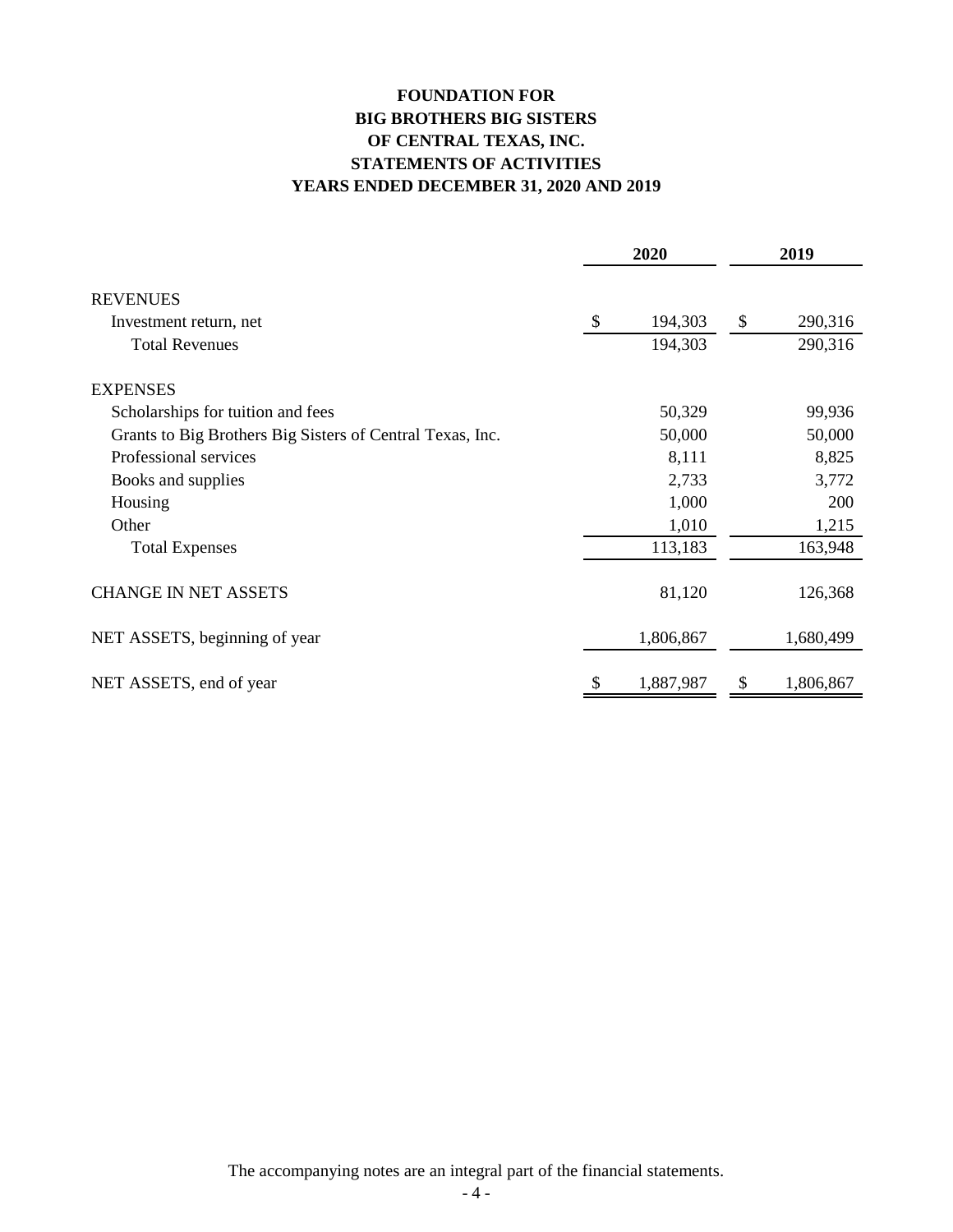# **FOUNDATION FOR BIG BROTHERS BIG SISTERS STATEMENT OF FUNCTIONAL EXPENSES YEAR ENDED DECEMBER 31, 2020 OF CENTRAL TEXAS, INC.**

|                                                           | Program |                                       |     |                          |           | <b>Management</b>        |       |         |
|-----------------------------------------------------------|---------|---------------------------------------|-----|--------------------------|-----------|--------------------------|-------|---------|
|                                                           |         | <b>Services</b><br><b>Fundraising</b> |     |                          | & General |                          | Total |         |
| Scholarships for tuition and fees                         | \$      | 50,329                                | S   | $\overline{\phantom{a}}$ | S         | $\overline{\phantom{0}}$ | ۰D    | 50,329  |
| Grants to Big Brothers Big Sisters of Central Texas, Inc. |         | 50,000                                |     |                          |           |                          |       | 50,000  |
| Professional services                                     |         | 4,867                                 |     |                          |           | 3,244                    |       | 8,111   |
| Books and supplies                                        |         | 2,733                                 |     |                          |           |                          |       | 2,733   |
| Housing                                                   |         | 1,000                                 |     |                          |           |                          |       | 1,000   |
| Other                                                     |         | 808                                   |     |                          |           | 202                      |       | 1,010   |
| <b>Total Expenses</b>                                     |         | 109,737                               | \$. | $\overline{\phantom{0}}$ |           | 3,446                    |       | 113,183 |
|                                                           |         |                                       |     |                          |           |                          |       |         |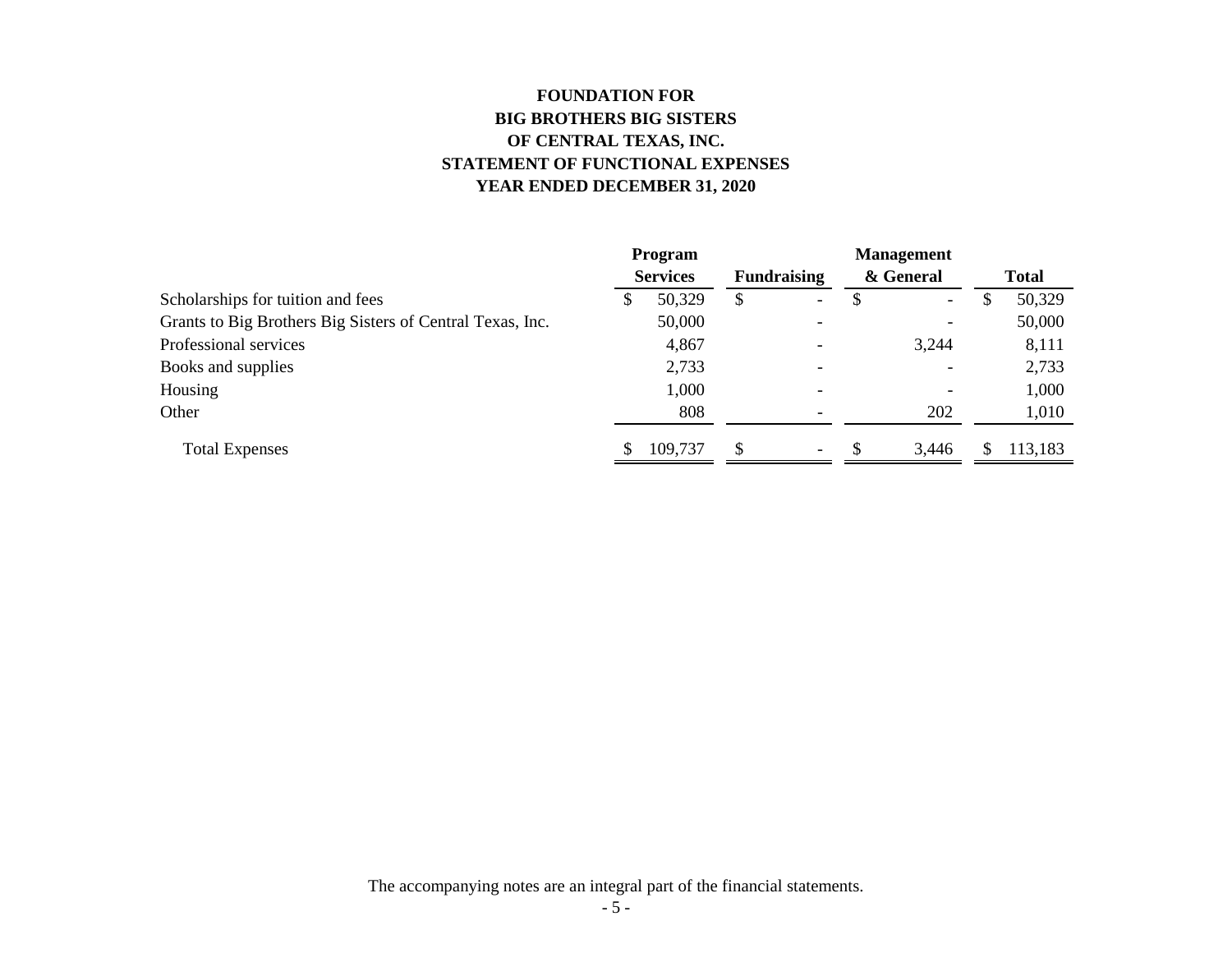# **FOUNDATION FOR BIG BROTHERS BIG SISTERS OF CENTRAL TEXAS, INC. STATEMENT OF FUNCTIONAL EXPENSES YEAR ENDED DECEMBER 31, 2019**

| Program<br><b>Services</b><br><b>Fundraising</b> |         |     |                          |   |                          |                   |         |
|--------------------------------------------------|---------|-----|--------------------------|---|--------------------------|-------------------|---------|
|                                                  |         |     |                          |   | & General                |                   | Total   |
| \$                                               | 99,936  | S   | $\overline{\phantom{a}}$ | S | $\overline{\phantom{0}}$ |                   | 99,936  |
|                                                  | 50,000  |     |                          |   |                          |                   | 50,000  |
|                                                  | 5,295   |     |                          |   | 3,530                    |                   | 8,825   |
|                                                  | 3,772   |     |                          |   |                          |                   | 3,772   |
|                                                  | 200     |     |                          |   |                          |                   | 200     |
|                                                  | 972     |     |                          |   | 243                      |                   | 1,215   |
|                                                  | 160,175 | \$. | $\overline{\phantom{0}}$ |   | 3,773                    |                   | 163,948 |
|                                                  |         |     |                          |   |                          | <b>Management</b> |         |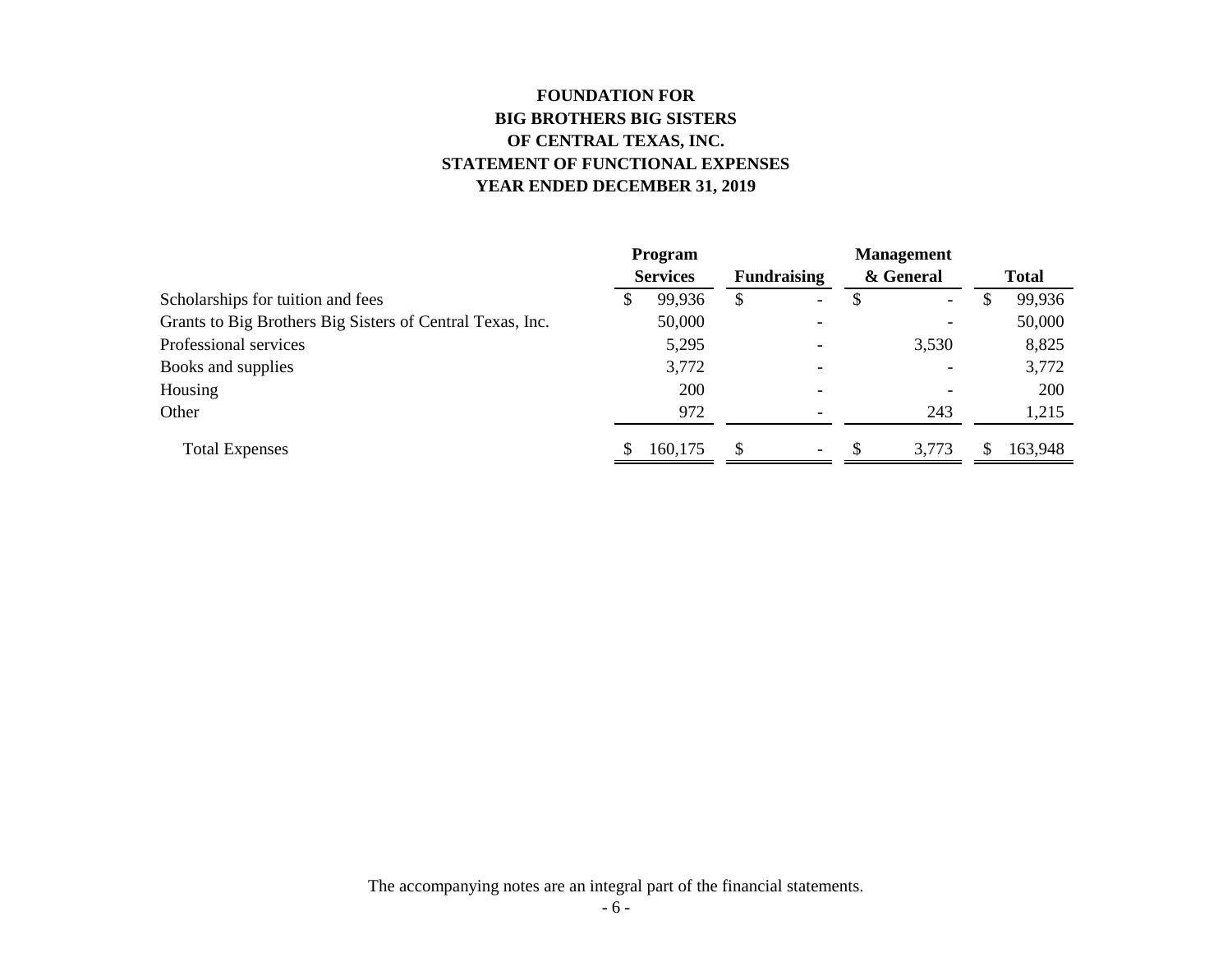# **FOUNDATION FOR STATEMENTS OF CASH FLOWS YEARS ENDED DECEMBER 31, 2020 AND 2019 BIG BROTHERS BIG SISTERS OF CENTRAL TEXAS, INC.**

|                                                                                                                    | 2020 |             | 2019 |             |  |
|--------------------------------------------------------------------------------------------------------------------|------|-------------|------|-------------|--|
| CASH FLOWS FROM OPERATING ACTIVITIES                                                                               |      |             |      |             |  |
| Change in net assets<br>Adjustments to reconcile change in net assets to net cash<br>used in operating activities: | \$   | 81,120      | \$   | 126,368     |  |
| Realized gains on investments                                                                                      |      | (9,307)     |      | (3,534)     |  |
| Unrealized losses (gains) losses on investments<br>Changes in assets and liabilities that provided (used) cash:    |      | (134,982)   |      | (227, 619)  |  |
| Accounts payable                                                                                                   |      | (2,399)     |      | 4,506       |  |
| Net cash provided by (used in) operating activities                                                                |      | (65, 568)   |      | (100, 279)  |  |
| CASH FLOWS FROM INVESTING ACTIVITIES                                                                               |      |             |      |             |  |
| Purchase of investments                                                                                            |      | (1,810,113) |      | (1,669,407) |  |
| Sales of investments                                                                                               |      | 1,832,325   |      | 1,632,976   |  |
| Net cash provided by (used in) investing activities                                                                |      | 22,212      |      | (36, 431)   |  |
| NET CHANGE IN CASH AND CASH EQUIVALENTS                                                                            |      | (43,356)    |      | (136,710)   |  |
| CASH AND CASH EQUIVALENTS, beginning of year                                                                       |      | 93,589      |      | 230,299     |  |
| CASH AND CASH EQUIVALENTS, end of year                                                                             | \$   | 50,233      | S    | 93,589      |  |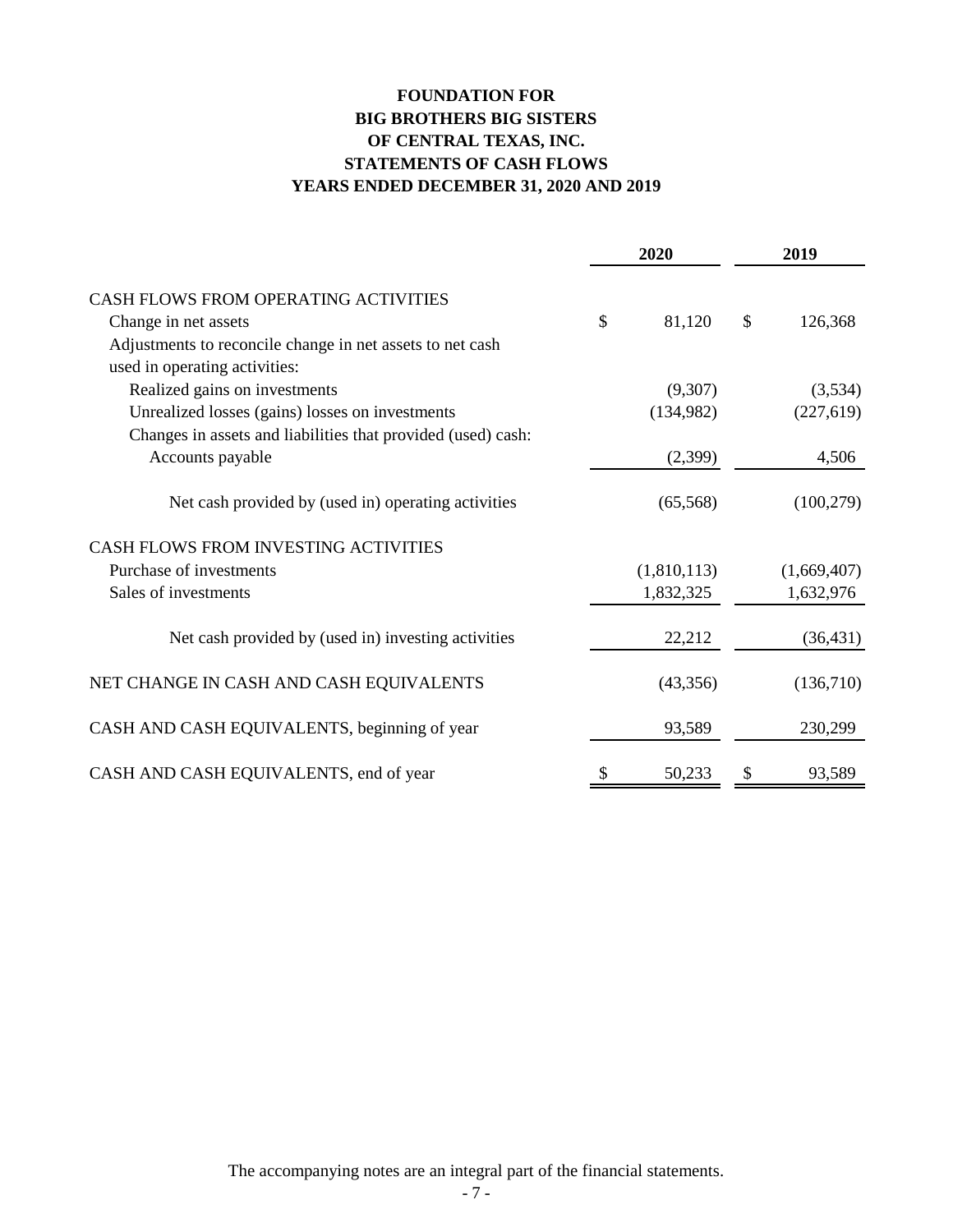### **1. ORGANIZATION**

The Foundation for Big Brothers Big Sisters of Central Texas, Inc. (the Foundation) is a nonprofit organization formed in 2001, whose purpose is to support the children benefitted by the Big Brothers Big Sisters of Central Texas, Inc.'s (the Agency) programs. The Foundation awards scholarships for postsecondary education in an effort to encourage each child to graduate from high school and reach their full potential through higher education.

### **2. SUMMARY OF SIGNIFICANT ACCOUNTING POLICIES**

**Basis of Presentation** - The accompanying financial statements are presented in accordance with accounting principles generally accepted in the United States of America (U.S. GAAP) as defined by the Financial Accounting Standards Board (FASB) Accounting Standards Codification (ASC).

**Net Assets** - The Foundation classifies its net assets into two categories as follows:

Without Donor Restrictions - Net assets that are not subject to donor-imposed stipulations. Expenses are reported as decreases in net assets without donor restrictions.

With Donor Restrictions - Net assets subject to donor-imposed stipulations that may or will be met, either by actions of the Foundation and/or the passage of time. When a restriction expires, that is, when a stipulated time restriction ends or purpose restriction is accomplished, net assets with donor restrictions are reclassified to net assets without donor restrictions and reported in the statements of activities as net assets released from restrictions. The Foundation had no net assets with donor restrictions as of December 31, 2020 or 2019.

**Use of Estimates** - The preparation of financial statements in conformity with U.S. GAAP requires management to make estimates and assumptions that affect certain reported amounts and disclosures. Accordingly, actual results could differ from those estimates.

**Cash and Cash Equivalents** - The Foundation considers all highly liquid investments with an original maturity of three months or less to be cash equivalents.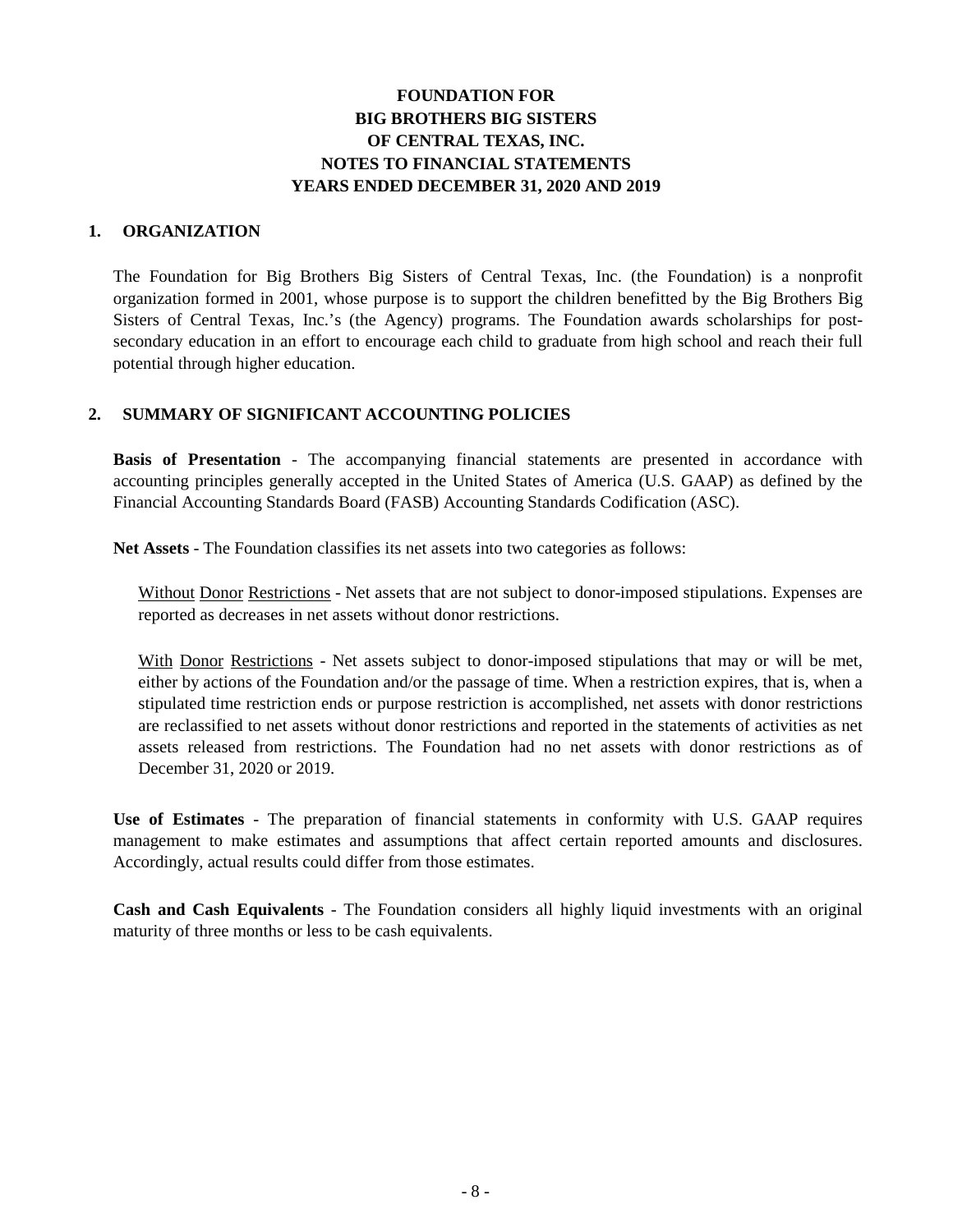### **2. SUMMARY OF SIGNIFICANT ACCOUNTING POLICIES - CONTINUED**

**Fair Value Measurements** - Fair value is the price that would be received to sell an asset or paid to transfer a liability in an orderly transaction between market participants at the measurement date. Fair value accounting requires characterization of the inputs used to measure fair value into a three-level fair value hierarchy as follows:

- Level 1 Inputs based on quoted prices in active markets for identical assets or liabilities. An active market is a market in which transactions occur with sufficient frequency and volume to provide pricing information on an ongoing basis.
- Level 2 Observable inputs that reflect the assumptions market participants would use in pricing the asset or liability developed based on market data obtained from sources independent from the organization.
- Level 3 Unobservable inputs that reflect the organization's own assumptions about the assumptions market participants would use in pricing the asset or liability developed based on the best information available.

There are three general valuation techniques that may be used to measure fair value: 1) market approach uses prices generated by market transactions involving identical or comparable assets or liabilities, 2) cost approach - uses the amount that currently would be required to replace the service capacity of an asset (replacement cost), and 3) income approach - uses valuation techniques to convert future amounts to present amounts based on current market expectations.

**Marketable Investments** - Marketable investments were measured at fair value using the market approach and inputs were considered Level 1 under the fair value hierarchy. Changes in fair value of marketable investments are reported as investment income in the statements of activities.

**Contributions** - Contributions received, including unconditional promises to give, are recorded at fair value as support with or without donor restrictions in the period received depending on the existence and nature of any donor restrictions. Conditional promises to give are recognized when the condition on which they depend is substantially met, and the promises become unconditional. Contributions that are restricted by the donor are reported as increases in net assets without donor restrictions if the restrictions expire within the fiscal year in which the contributions were received.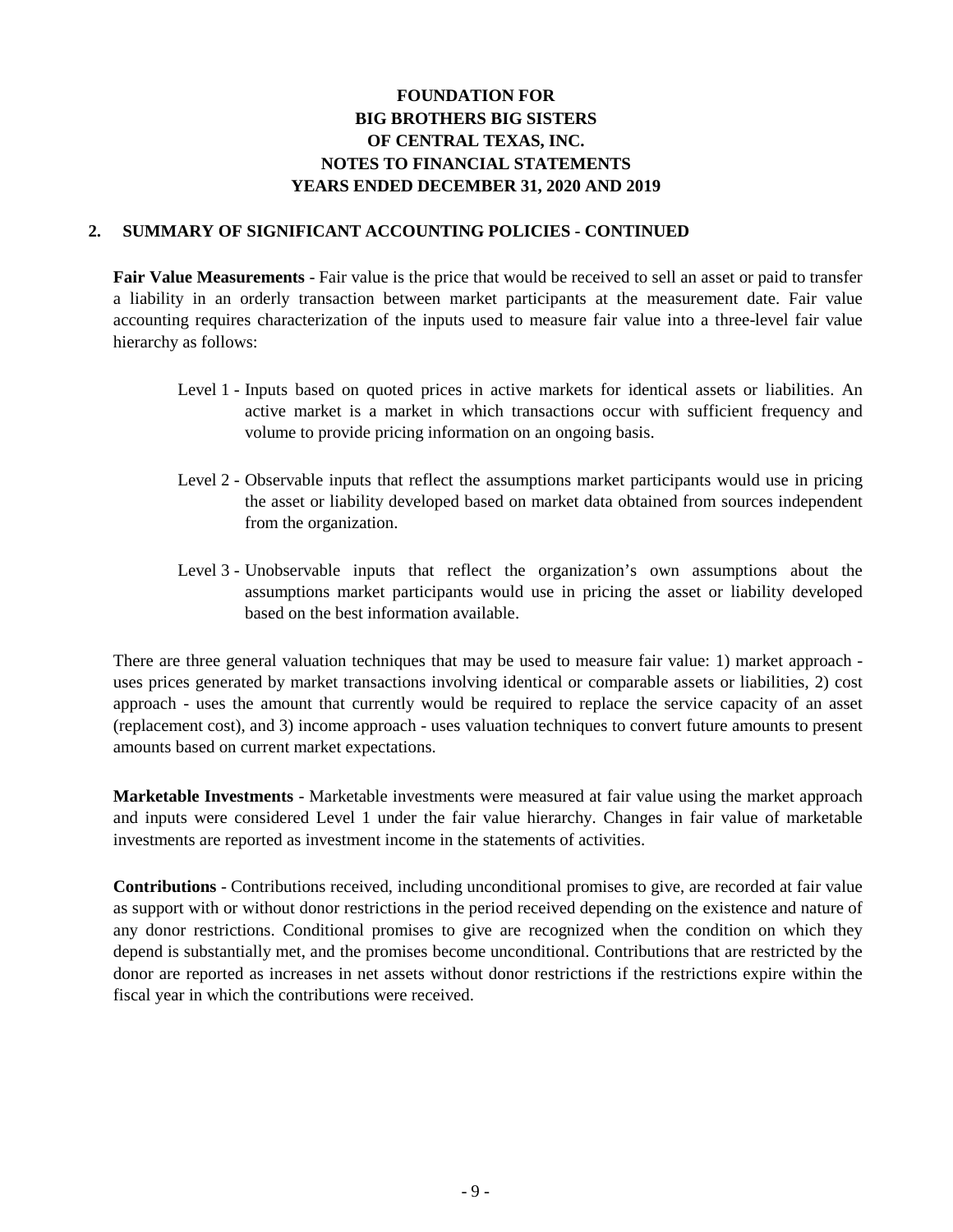#### **2. SUMMARY OF SIGNIFICANT ACCOUNTING POLICIES - CONTINUED**

Scholarships - The Foundation's approved scholarship policy requires each eligible child to provide required enrollment documentation prior to scholarship award and payment. Once the required documentation has been submitted, the Foundation recognizes a liability for the related scholarship for postsecondary education costs and the related expenses for tuition and fees and/or books and supplies. As of December 31, 2020 and 2019, the liability for unpaid scholarships was included in accounts payable in the statements of financial position.

**Functional Expense Allocation** - The costs of providing the program and supporting services have been summarized on a functional basis. Accordingly, certain costs have been allocated based on estimates made by management. Expenses that can be identified with a specific program are allocated directly to that program. All other expenses are allocated based on time and effort.

**Income Taxes** - The Foundation is a nonprofit organization that is exempt from federal income taxes under Section 501(c)(3) of the Internal Revenue Code, except as it relates to any unrelated business income. The Foundation did not incur any significant tax liabilities due to unrelated business income during the years December 31, 2020 or 2019. The tax returns for the years ending December 31, 2017, and after are open to examination by federal, local, and state authorities. There are currently no income tax audits for any tax periods in progress.

**Subsequent Events** - Subsequent events have been evaluated through the date of the Independent Auditors' Report, which is the date the financial statements were available to be issued.

### **3. CONCENTRATION OF CREDIT RISK**

Financial instruments that potentially subject the Foundation to concentrations of credit risk consist principally of cash and cash equivalents and marketable investments. The Foundation places its cash and cash equivalents with a limited number of high quality financial institutions and may exceed the amount of insurance provided on such deposits. Investment securities are exposed to various risks, such as interest rate, market and credit risks. Due to the level of risk associated with certain investment securities, it is at least reasonably possible that changes in the near-term could materially affect the amounts reported in the statement of financial position.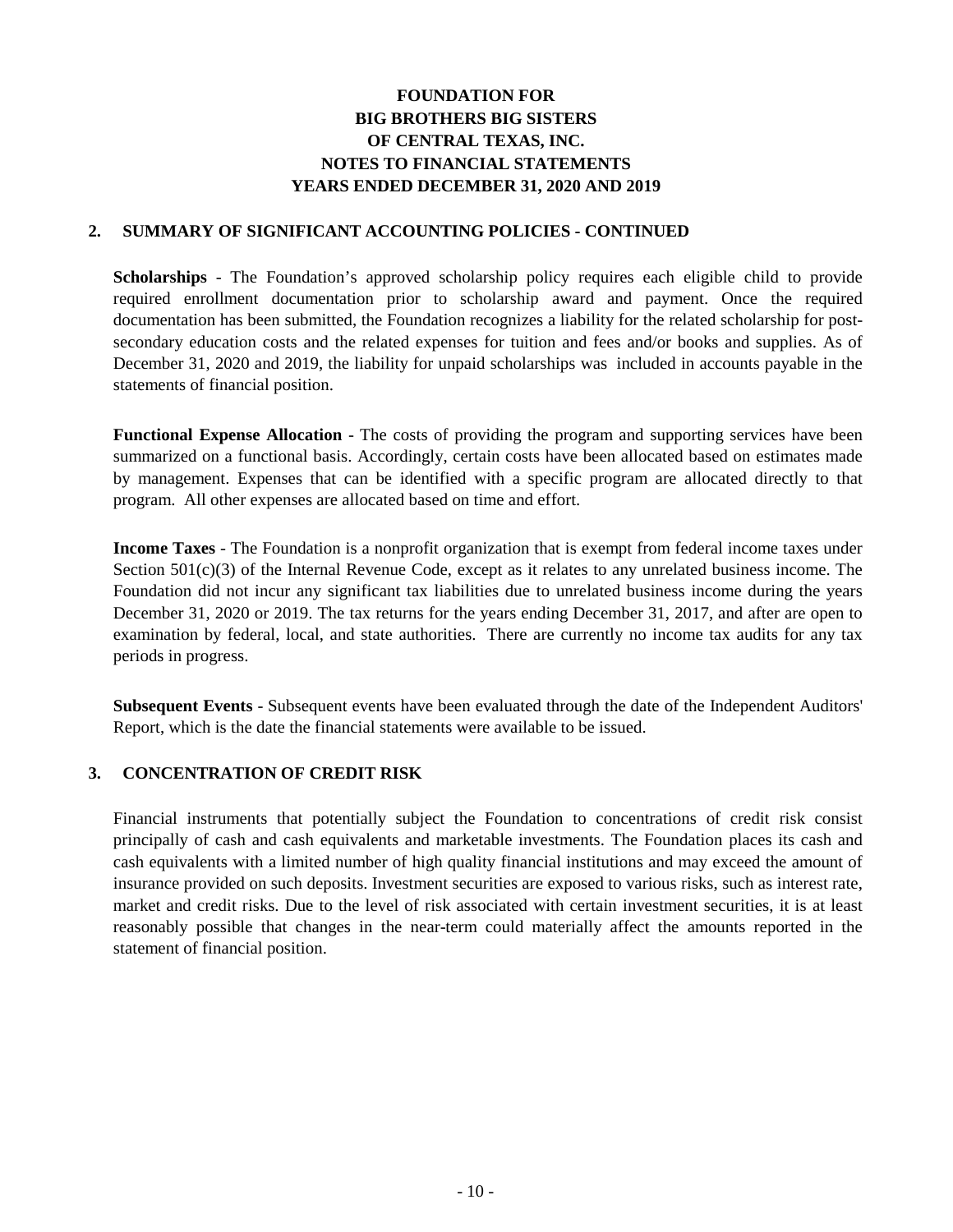### **4. AVAILABLE RESOURCES AND LIQUIDITY**

The following represents the Foundation's financial assets at December 31:

|                                                                                    | 2020 |           | 2019 |           |  |  |
|------------------------------------------------------------------------------------|------|-----------|------|-----------|--|--|
| Financial assets at year-end                                                       |      |           |      |           |  |  |
| Cash and cash equivalents                                                          | \$   | 50,233    | S    | 93,589    |  |  |
| Marketable investments                                                             |      | 1,841,855 |      | 1,719,778 |  |  |
| Total financial assets at year-end                                                 |      | 1,892,088 |      | 1,813,367 |  |  |
| Financial assets available to meet cash<br>needs for general expenditures over the |      |           |      |           |  |  |
| next twelve months                                                                 |      | 1,892,088 |      | 1,813,367 |  |  |

The Foundation maintains the Endowment in a mix of marketable investment assets as prescribed by the Foundation's documented investment policy, with cash and cash equivalents representing between 5-15% of the mix and sufficient reserves to fund all Foundation activities. The board of directors approves an annual budget in accordance with spending guidelines as described in Note 6, and reviews detailed expenditures at each quarterly board meeting to confirm that funds are being disbursed appropriately.

#### **5. MARKETABLE INVESTMENTS**

Marketable investments consisted of the following as of December 31:

|              |    | 2020                     | 2019 |           |  |  |
|--------------|----|--------------------------|------|-----------|--|--|
| Equities     | \$ | 1,841,855                | Ъ.   | 1,231,823 |  |  |
| Fixed Income |    | $\overline{\phantom{0}}$ |      | 487,955   |  |  |
| Total        | S  | 1,841,855                |      | 1,719,778 |  |  |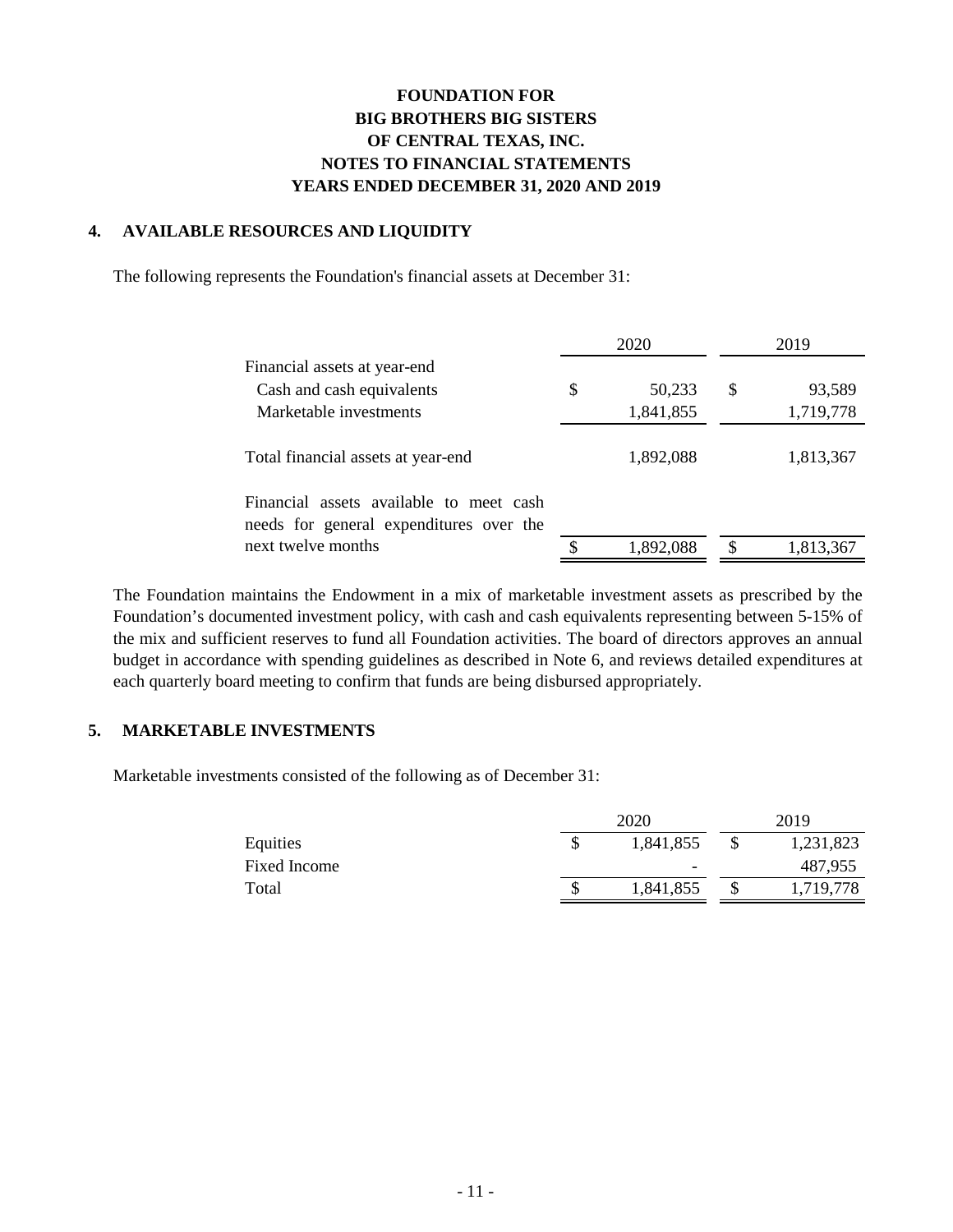#### **6. ENDOWMENT**

In 2001, the Foundation's Board of Directors (the Board) transferred cash without donor restrictions to a financial institution, and designated the funds to establish the Foundation for Big Brothers Big Sisters of Central Texas, Inc. Scholarship Fund (the Fund) to support the mission, operations and programs of the Agency.

The financial institution has the power to re-balance the Fund, in order to obtain the targeted allocation established by the Foundation. The Foundation may at any time modify any condition or restriction on the distribution of funds if, in its sole judgment, such restriction or condition becomes, in effect, unnecessary, incapable of fulfillment, or inconsistent with the mission of the Foundation.

The Foundation has elected to have the board-designated endowment funds without donor restrictions managed and held by the financial institution. Funds will be invested in accordance with the Foundation's investment policies and objectives. The financial institution will distribute to the Foundation, in cash, an amount equal to no more than 7% of a trailing three year average of the total asset value of the boarddesignated endowment as of December 31 of the previous year; provided, however, that in the event that in any given year a distribution of 7% of the fair market value of the Fund would result in a reduction in its "historic gift value", then the distribution will be limited to an amount equal to the interest, dividends, and realized gains, less realized losses. However, it is understood that the total return basis for calculating distributions is in accordance with the Texas Uniform Prudent Management of Institutional Funds Act, under which the Foundation is permitted to spend an amount in excess of the current yield. If the amount to distribute is not made in any year, the balance will continue to be available for future periods.

Changes in the board-designated endowment net assets without donor restrictions for the years ended December 31, follows:

|                                            | 2020 |           | 2019       |  |
|--------------------------------------------|------|-----------|------------|--|
| Endowment net assets, beginning of year    | \$   | 1,806,867 | 1,680,499  |  |
| Interest and dividends                     |      | 66,895    | 78,035     |  |
| Net realized and unrealized gains (losses) |      | 144,289   | 231,153    |  |
| Appropriated for expenditure               |      | (130,064) | (182, 820) |  |
| Endowment net assets, end of year          | \$   | 1,887,987 | 1,806,867  |  |

### **7. RELATED PARTY TRANSACTIONS**

During each of the years ended December 31, 2020 and 2019, the Foundation made payments of \$50,000 to the Agency in support of their mission and operations.